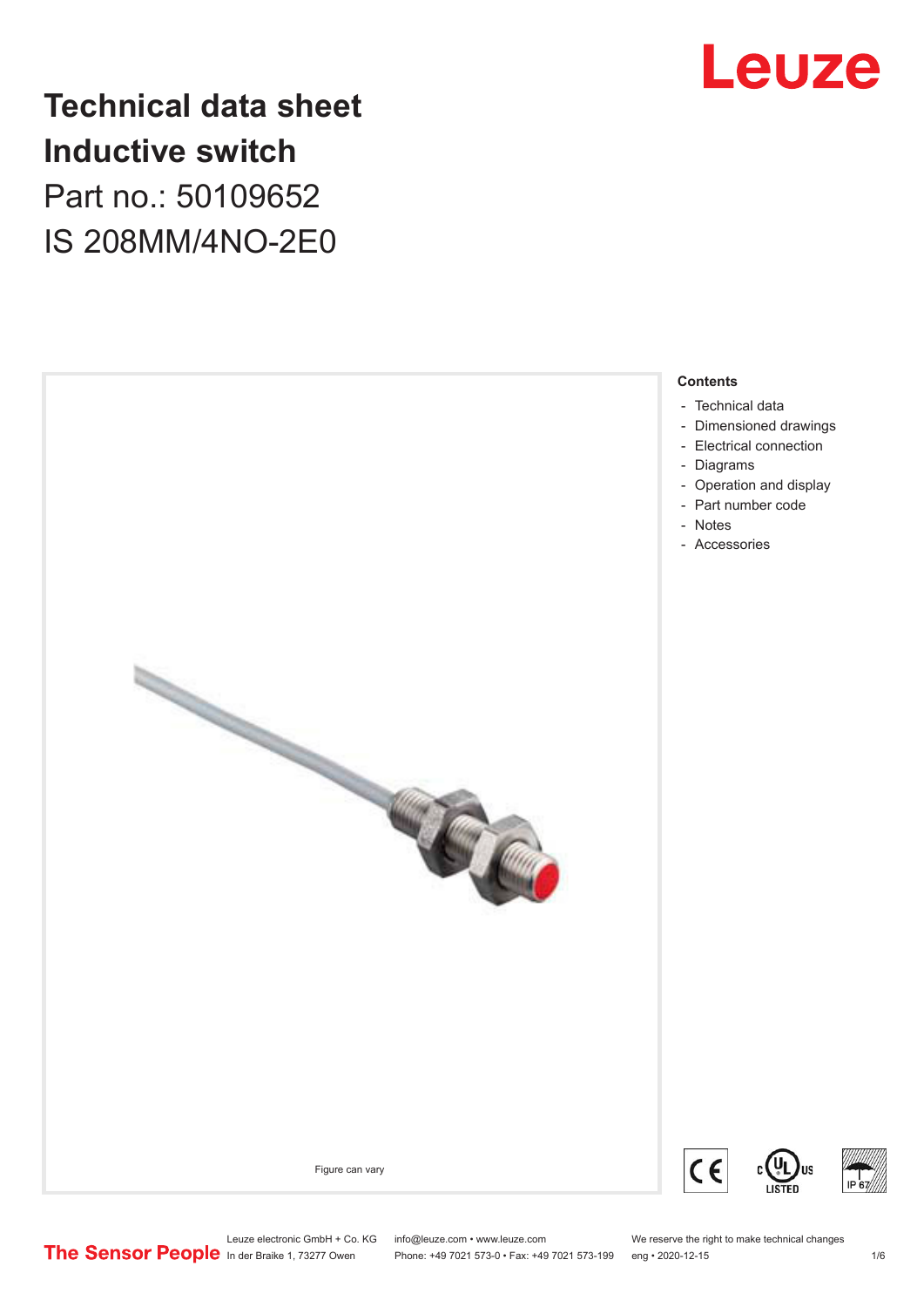# <span id="page-1-0"></span>**Technical data**

# Leuze

### **Basic data**

| <b>Series</b>                             | 208 |
|-------------------------------------------|-----|
| Typ. operating range limit S <sub>n</sub> | 2 m |
| Operating range S <sub>2</sub>            |     |

### **Characteristic parameters**

MTTF 900 years

### **Electrical data**

| <b>Electrical data</b>                                                                         |  |  |  |  |
|------------------------------------------------------------------------------------------------|--|--|--|--|
| Inductive protection                                                                           |  |  |  |  |
| Polarity reversal protection                                                                   |  |  |  |  |
| Short circuit protected                                                                        |  |  |  |  |
|                                                                                                |  |  |  |  |
|                                                                                                |  |  |  |  |
| 10  30 V. DC                                                                                   |  |  |  |  |
| $0 20 \%$ , From $U_{p}$                                                                       |  |  |  |  |
| $010$ mA                                                                                       |  |  |  |  |
| 10 %, Over the entire operating<br>temperature range                                           |  |  |  |  |
| 5 %, For $U_{\rm B}$ = 20  30 VDC, ambient<br>temperature $T_a = 23 \degree C \pm 5 \degree C$ |  |  |  |  |
| 10%                                                                                            |  |  |  |  |
|                                                                                                |  |  |  |  |

2 mm

0 ... 1.6 mm

### **Outputs**

**Number of digital switching outputs** 1 Piece(s)

| <b>Switching outputs</b>  |                    |
|---------------------------|--------------------|
| Voltage type              | DC.                |
| Switching current, max.   | 200 mA             |
| Residual current, max.    | $0.1 \text{ mA}$   |
| Voltage drop              | $\leq$ 2 V         |
|                           |                    |
| <b>Switching output 1</b> |                    |
| <b>Switching element</b>  | Transistor, PNP    |
| Switching principle       | NO (normally open) |
|                           |                    |

### **Timing**

**Switching frequency** 5,000 Hz **Readiness delay** 32 ms

**Connection**

**Number of connections** 1 Piece(s)

| <b>Connection 1</b>       |                     |
|---------------------------|---------------------|
| <b>Function</b>           | Signal OUT          |
|                           | Voltage supply      |
| <b>Type of connection</b> | Cable               |
| Cable length              | 2,000 mm            |
| <b>Sheathing material</b> | <b>PVC</b>          |
| Cable color               | Gray                |
| Number of conductors      | 3-wire              |
| Wire cross section        | $0.14 \text{ mm}^2$ |

### **Mechanical data Design** Cylindrical

| <b>Thread size</b>                                 | $M8 \times 1$ mm              |
|----------------------------------------------------|-------------------------------|
| Dimension (Ø x L)                                  | 8 mm x 35 mm                  |
| <b>Type of installation</b>                        | Embedded                      |
| <b>Housing material</b>                            | Stainless steel               |
| <b>Stainless steel housing</b>                     | V2A                           |
| Sensing face material                              | Plastic, Polyamide (PA 12)    |
| Net weight                                         | 41.5 g                        |
| <b>Housing color</b>                               | Red, RAL 3000                 |
|                                                    | Silver                        |
| <b>Type of fastening</b>                           | Mounting thread               |
|                                                    | Via optional mounting device  |
|                                                    |                               |
| <b>Standard measuring plate</b>                    | 8 x 8 mm <sup>2</sup> , Fe360 |
| <b>Operation and display</b>                       |                               |
|                                                    |                               |
| Type of display                                    | LED                           |
| <b>Number of LEDs</b>                              | 1 Piece(s)                    |
|                                                    |                               |
| <b>Environmental data</b>                          |                               |
| Ambient temperature, operation                     | $-2570 °C$                    |
| Ambient temperature, storage                       | $-2570 °C$                    |
|                                                    |                               |
| <b>Certifications</b>                              |                               |
| Degree of protection                               | IP 67                         |
| <b>Protection class</b>                            | III                           |
| <b>Certifications</b>                              | c UL US                       |
| Test procedure for EMC in accordance IEC 61000-4-2 |                               |
| with standard                                      | IEC 61000-4-3                 |
|                                                    | IEC 61000-4-4                 |
| <b>Standards applied</b>                           | IEC 60947-5-2                 |
|                                                    |                               |
| <b>Correction factors</b>                          |                               |
|                                                    |                               |
| <b>Aluminum</b>                                    | 0.3                           |
| <b>Stainless steel</b>                             | 0.7                           |
| Copper                                             | 0.3                           |
| <b>Brass</b>                                       | 0.45                          |
| Fe360 steel                                        | 1                             |
|                                                    |                               |
| <b>Classification</b>                              |                               |
| <b>Customs tariff number</b>                       | 85365019                      |
| eCl@ss 5.1.4                                       | 27270101                      |
| eCl@ss 8.0                                         | 27270101                      |
| eCl@ss 9.0                                         | 27270101                      |
| eCl@ss 10.0                                        | 27270101                      |
| eCl@ss 11.0                                        | 27270101                      |
| <b>ETIM 5.0</b>                                    | EC002714                      |
| <b>ETIM 6.0</b>                                    | EC002714                      |
|                                                    |                               |
| <b>ETIM 7.0</b>                                    | EC002714                      |

Leuze electronic GmbH + Co. KG info@leuze.com • www.leuze.com We reserve the right to make technical changes<br>
The Sensor People in der Braike 1, 73277 Owen Phone: +49 7021 573-0 • Fax: +49 7021 573-199 eng • 2020-12-15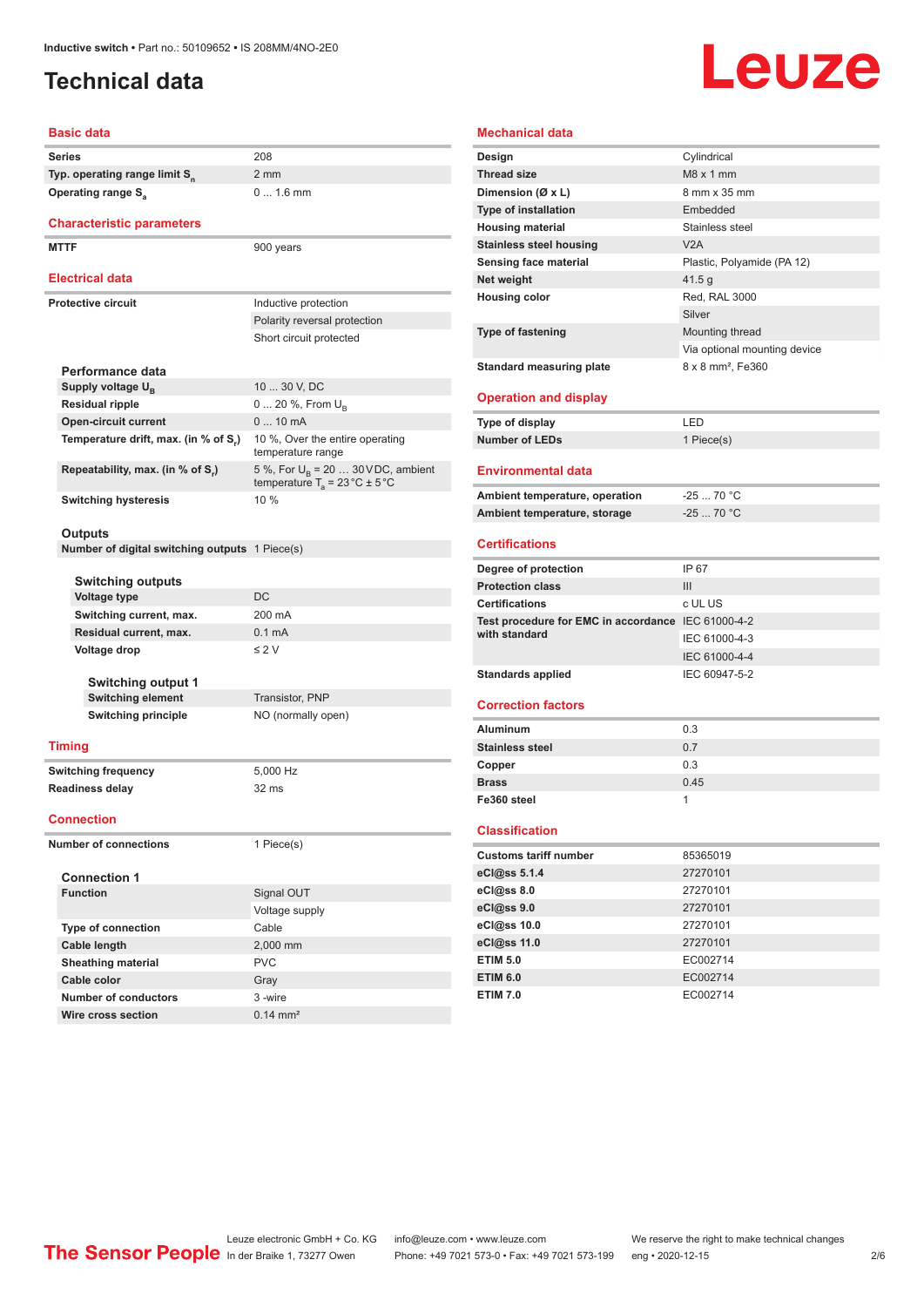<span id="page-2-0"></span>**Inductive switch •** Part no.: 50109652 **•** IS 208MM/4NO-2E0

# **Dimensioned drawings**

All dimensions in millimeters





# **Electrical connection**

### **Connection 1**

| <b>Function</b>             | Signal OUT<br>Voltage supply |
|-----------------------------|------------------------------|
| Type of connection          | Cable                        |
| Cable length                | 2,000 mm                     |
| <b>Sheathing material</b>   | <b>PVC</b>                   |
| Cable color                 | Gray                         |
| <b>Number of conductors</b> | 3-wire                       |
| Wire cross section          | $0.14 \text{ mm}^2$          |

| <b>Conductor color</b> | <b>Conductor assignment</b> |
|------------------------|-----------------------------|
|------------------------|-----------------------------|

| <b>Brown</b> | $V +$            |
|--------------|------------------|
| <b>Blue</b>  | <b>GND</b>       |
| <b>Black</b> | OUT <sub>1</sub> |

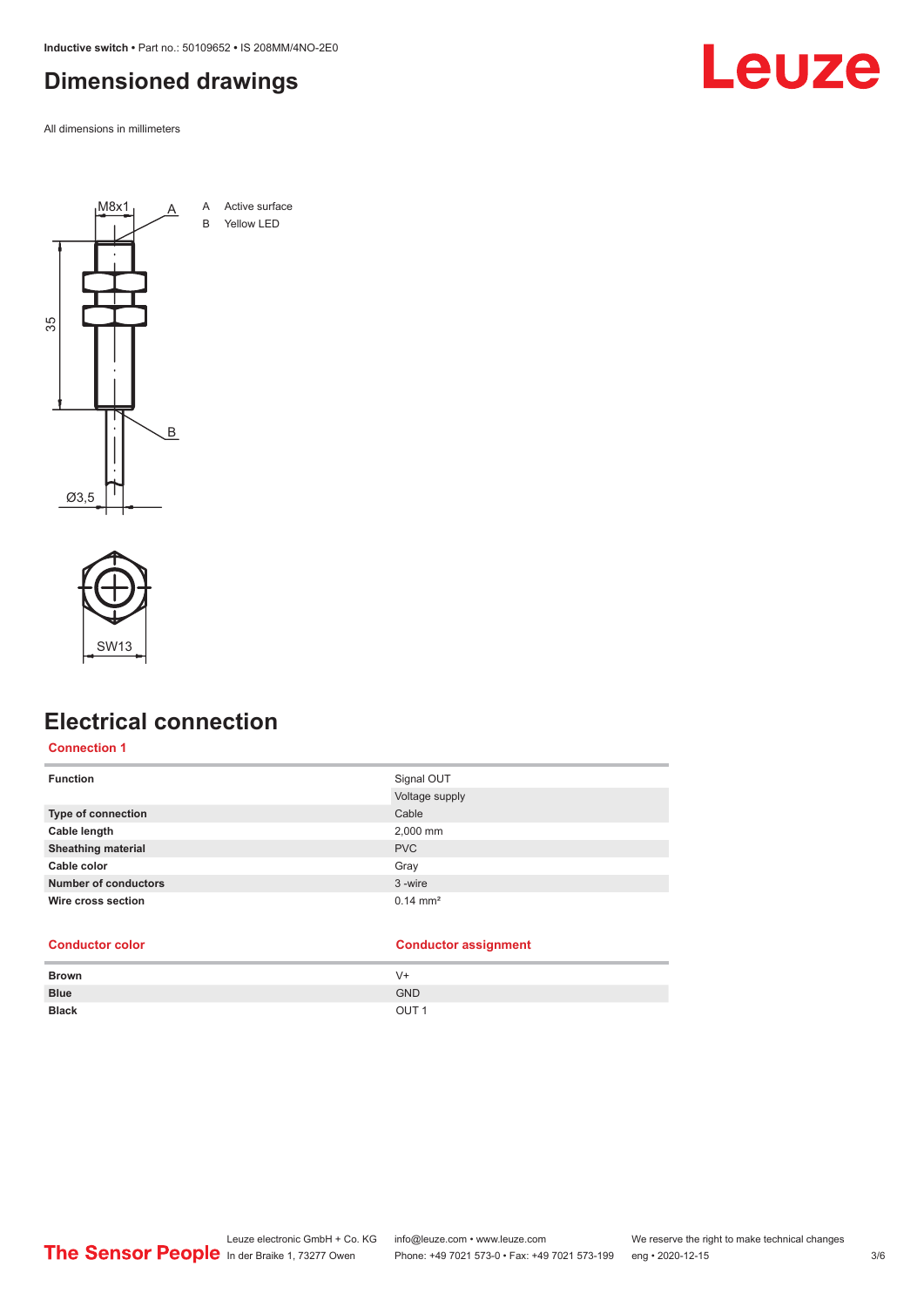## <span id="page-3-0"></span>**Diagrams**

# Leuze

### Embedded installation



### Types with  $S_n = 2.0$  mm



- a Inductive switch
- b Standard measuring plate



# **Operation and display**

| - I FL |                          |                                  |
|--------|--------------------------|----------------------------------|
|        | Yellow, continuous light | Switching output/switching state |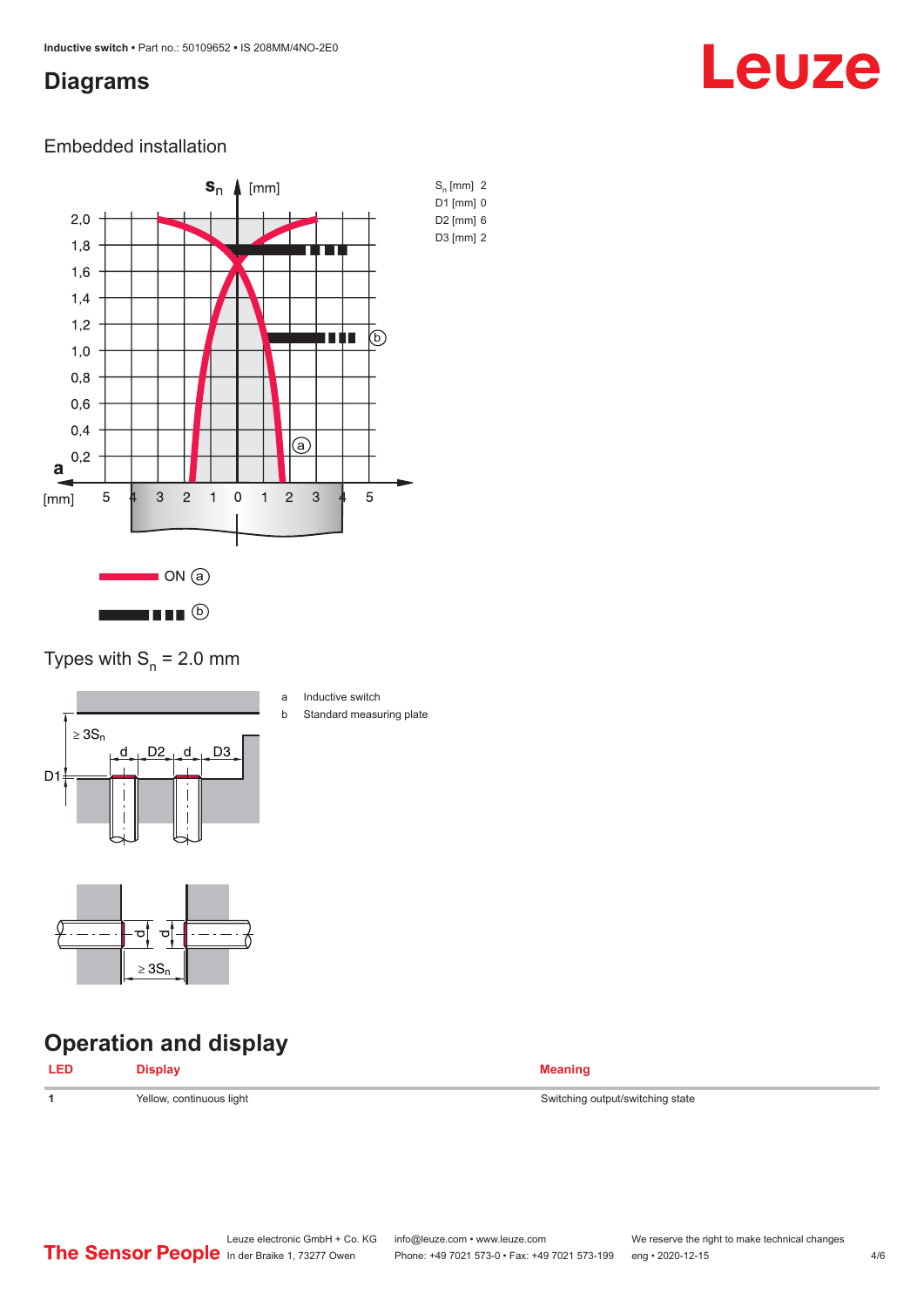# <span id="page-4-0"></span>**Part number code**

Part designation: **ISX YYY ZZ/AAA.BB-CCC-DDD-DDD**



| <b>ISX</b> | Operating principle / construction<br>IS: inductive switch, standard design<br>ISS: inductive switch, short construction                                                                                                                                                                                                                                                                                                                                                                                                                                                                                                                                                                                                                                                                                                                                                                                                                                                                                                                                                                                                                                                                                                                                                                                                                                                                                                                                                                          |
|------------|---------------------------------------------------------------------------------------------------------------------------------------------------------------------------------------------------------------------------------------------------------------------------------------------------------------------------------------------------------------------------------------------------------------------------------------------------------------------------------------------------------------------------------------------------------------------------------------------------------------------------------------------------------------------------------------------------------------------------------------------------------------------------------------------------------------------------------------------------------------------------------------------------------------------------------------------------------------------------------------------------------------------------------------------------------------------------------------------------------------------------------------------------------------------------------------------------------------------------------------------------------------------------------------------------------------------------------------------------------------------------------------------------------------------------------------------------------------------------------------------------|
| <b>YYY</b> | <b>Series</b><br>203: series with $\varnothing$ 3 mm<br>204: series with $\varnothing$ 4 mm<br>205: series with M5 x 0.5 external thread<br>206: series with $\varnothing$ 6.5 mm<br>208: series with M8 x 1 external thread<br>212: series with M12 x 1 external thread<br>218: series with M18 x 1 external thread<br>230: series with M30 x 1.5 external thread<br>240: series in cubic design<br>244: series in cubic design<br>255: series with 5 x 5 mm <sup>2</sup> cross section<br>288: series with 8 x 8 mm <sup>2</sup> cross section                                                                                                                                                                                                                                                                                                                                                                                                                                                                                                                                                                                                                                                                                                                                                                                                                                                                                                                                                  |
| <b>ZZ</b>  | Housing / thread<br>MM: metal housing (active surface: plastic) / metric thread<br>FM: full-metal housing (active surface: stainless steel AISI 316L) / metric thread<br>MP: metal housing (active surface: plastic) / smooth (without thread)                                                                                                                                                                                                                                                                                                                                                                                                                                                                                                                                                                                                                                                                                                                                                                                                                                                                                                                                                                                                                                                                                                                                                                                                                                                    |
| <b>AAA</b> | Output current / supply<br>4NO: PNP transistor, NO contact<br>4NC: PNP transistor, NC contact<br>2NO: NPN transistor, NO contact<br>2NC: NPN transistor, NC contact<br>1NO: relay, NO contact / AC/DC<br>1NC: relay, NC contact / AC/DC<br>44: 2 PNP transistor switching outputs, antivalent (NO + NC)<br>22: 2 NPN transistor switching outputs, antivalent (NO + NC)                                                                                                                                                                                                                                                                                                                                                                                                                                                                                                                                                                                                                                                                                                                                                                                                                                                                                                                                                                                                                                                                                                                           |
| ВB         | Special equipment<br>n/a: no special equipment<br>5F: food version<br>5: housing material V2A (1.4305, AISI 303)                                                                                                                                                                                                                                                                                                                                                                                                                                                                                                                                                                                                                                                                                                                                                                                                                                                                                                                                                                                                                                                                                                                                                                                                                                                                                                                                                                                  |
| <b>CCC</b> | Measurement range / type of installation<br>1E0: typ. range limit 1.0 mm / embedded installation<br>1E5: typ. range limit 1.5 mm / embedded installation<br>2E0: typ. range limit 2.0 mm / embedded installation<br>3E0: typ. range limit 3.0 mm / embedded installation<br>4E0: typ. range limit 4.0 mm / embedded installation<br>5E0: typ. range limit 5.0 mm / embedded installation<br>6E0: typ. range limit 6.0 mm / embedded installation<br>8E0: typ. range limit 8.0 mm / embedded installation<br>10E: typ. range limit 10.0 mm / embedded installation<br>12E: typ. range limit 12.0 mm / embedded installation<br>15E: typ. range limit 15.0 mm / embedded installation<br>20E: typ. range limit 20.0 mm / embedded installation<br>22E: typ. range limit 22.0 mm / embedded installation<br>2N5: typ. range limit 2.5 mm / non-embedded installation<br>4N0: typ. range limit 4.0 mm / non-embedded installation<br>8N0: typ. range limit 8.0 mm / non-embedded installation<br>10N: typ. range limit 10.0 mm / non-embedded installation<br>12N: typ. range limit 12.0 mm / non-embedded installation<br>14N: typ. range limit 14.0 mm / non-embedded installation<br>15N: typ. range limit 15.0 mm / non-embedded installation<br>20N: typ. range limit 20.0 mm / non-embedded installation<br>22N: typ. range limit 22.0 mm / non-embedded installation<br>25N: typ. range limit 25.0 mm / non-embedded installation<br>40N: typ. range limit 40.0 mm / non-embedded installation |
| <b>DDD</b> | <b>Electrical connection</b><br>n/a: cable, standard length 2000 mm<br>S12: M12 connector, 4-pin, axial<br>200-S12: cable, length 200 mm with M12 connector, 4-pin, axial<br>200-S8.3: cable, length 200 mm with M8 connector, 3-pin, axial<br>S8.3: M8 connector, 3-pin, axial<br>005-S8.3: cable, length 500 mm with M8 connector, 3-pin, axial<br>050: cable, standard length 5000 mm, 3-wire                                                                                                                                                                                                                                                                                                                                                                                                                                                                                                                                                                                                                                                                                                                                                                                                                                                                                                                                                                                                                                                                                                  |

**Note**

 $\%$  A list with all available device types can be found on the Leuze website at www.leuze.com.

Leuze electronic GmbH + Co. KG info@leuze.com • www.leuze.com We reserve the right to make technical changes In der Braike 1, 73277 Owen Phone: +49 7021 573-0 • Fax: +49 7021 573-199 eng • 2020-12-15